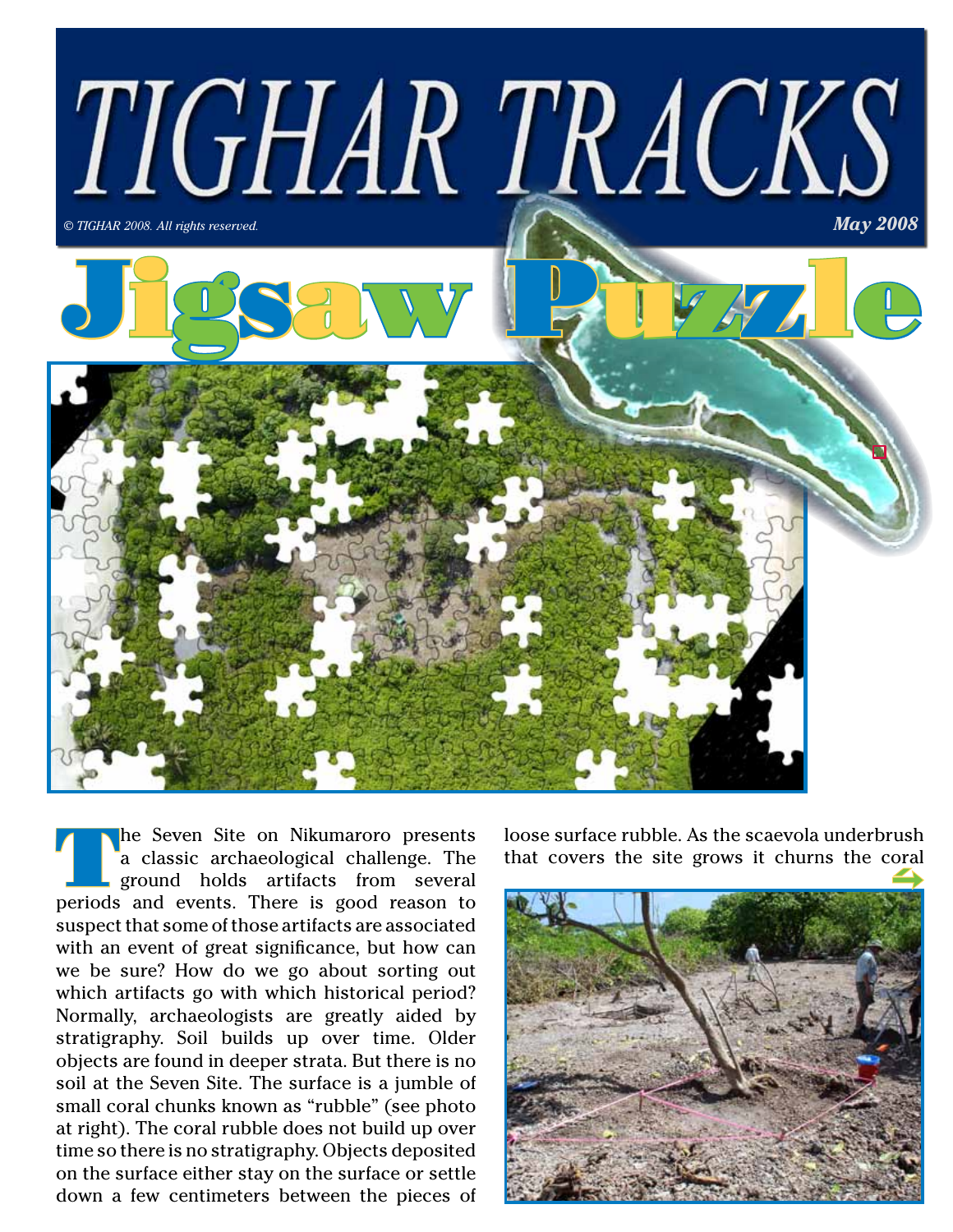rubble, effectively stirring the pot and further confusing the archaeological picture.

In tackling this problem we've found the jigsaw puzzle analogy to be a good one.

You have a big box of puzzle pieces and no picture on the box cover. You quickly figure out that the box contains pieces from several different puzzles and you think that one of them might be the picture you're looking for. It would be nice if there was one piece somewhere in the pile that contained enough information to prove your point, but even if there is no one "smoking gun" piece, it doesn't mean the puzzle can't be solved. The only way to proceed is to sort the pieces and assemble all the puzzles as much as possible.

To figure out which pieces go with which puzzle, first you have to identify what the piece is. That may or may not be possible. Of the pieces you can identify, you look for pieces that fit together to form a picture. For example, at the Seven Site, carbine shells from Coast Guard rifles and broken Coast Guard crockery present a picture of Coast Guard target practice.



Once you've assembled the pieces that make other pictures you're left with pieces that don't seem to fit and MIGHT fit together to form the picture you hope is there. If you're wrong, the more pieces you find, the harder it will be to pound them together into a reasonable picture. If you're right, the more pieces you find, the easier it will be to fit them together into a picture that becomes clearer and clearer. At some point, the picture becomes clear enough to be recognizable. That point will vary from individual to individual, but if enough pieces can be found, eventually the picture will be obvious to everyone except those who simply refuse to see.

On Nikumaroro we have at least four pictures, i.e. known historical events, that might be represented by artifacts and features at the Seven Site.

## The Castaway

It appears certain that sometime before 1940, and probably prior to the island's colonization in late 1938, a castaway or castaways lived for a time and ultimately died somewhere on the southeast end of the atoll. If we can find and assemble enough pieces of the castaway puzzle, the picture will be clear enough to see whether or not our suspicion is correct that the castaways were none other than Amelia Earhart and Fred Noonan.

## Gallagher's Search

In the fall of 1940, after learning that a human skull had been found and buried by an island work party, British Colonial Service officer Gerald Gallagher searched for and found a partial skeleton and a few personal effects at what appeared to be a castaway's campsite at a remote spot on the southeast end of the atoll. The presence of part of a woman's shoe caused him to suspect that he had found Amelia Earhart.

## Planting Operations

An aerial photo taken in June 1941 shows brush clearing in progress at the Seven Site and appears to confirm Gallagher's December 1940 statement that the area where the bones were found would be subject to planting operations in the next few months. Administrative maps as late as 1954 suggest that the site was set aside for some special government purpose. By 1959 the site seems to have been abandoned. Shallow depressions and a few stray coconut trees near the lagoon shore suggest an experimental, but ultimately unsuccessful, attempt to grow coconut palms on that part of the atoll.



On an unknown number of occasions between July 1944 and May 1946, U.S. Coast Guard personnel from Unit 92, the Loran radio navigation station at the southeast tip of the island, visited the Seven Site. Interviews with veterans indicate that their activities were limited to sightseeing and informal target practice.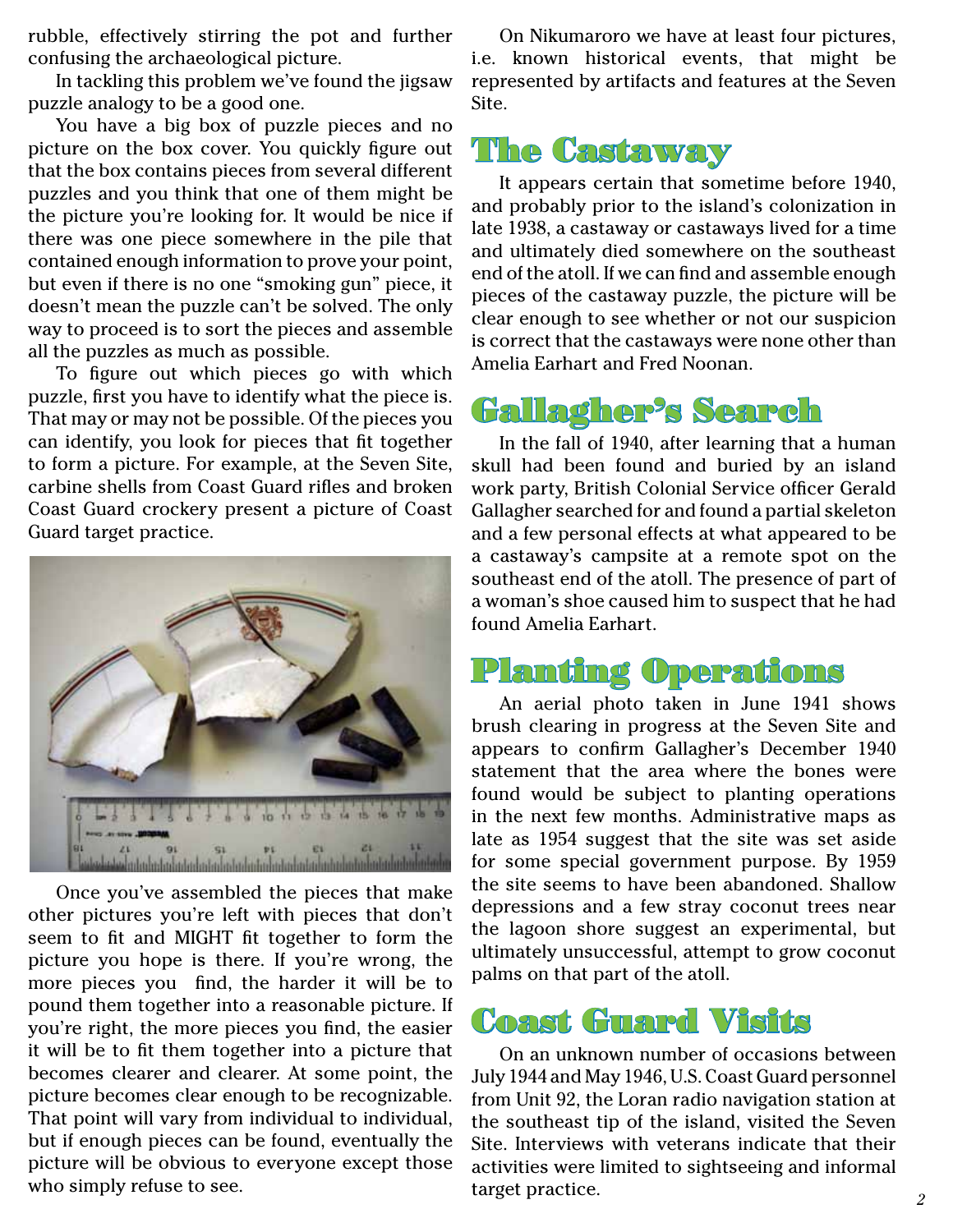There were, of course, other events at various times on other parts of the island – the wreck of freighter SS *Norwich City* in November 1929, a visit to the island by British officials in October 1937, surveys of the island by New Zealand and U.S. parties in 1939 – but because the bones weren't discovered until 1940, it's not likely that people associated with these events ever visited the Seven Site. Still, in examining the site it is important to consider whether objects or features at the site might fit one of these or some unknown post-1940 event.

Naturally, of greatest interest to our investigation are the artifacts and features that seem attributable to the castaway. Are they random pieces from unknown events or do they fit together to begin to form a picture? And if they do, what does the picture tell us about the identity of the castaway?

Over the next several issues of *TIGHAR Tracks,* and in Research Bulletins on the TIGHAR website, we'll take a close look at the artifacts and features of the Seven Site to see what they are, how they fit together and what they tell us.

We'll start with Artifact 2-8-S-5.





Artifact 2-8-5-5 is the broken brass liner and nickel-silver bolster from a bone handled, doublebladed "Easy Open Jack Knife" manufactured by The Imperial Cutlery Company of Providence, RI. some time between 1930 and 1945.

Bone handled, double-bladed "Easy Open Jack Knife"manufactured by The Imperial Cutlery Company. This knife was widely available commercially from 1930 onward and, during WWII, was also produced in large numbers under U.S. government contract as "bone handle Navy general utility pocket knives" and "Navy easy-openers."



ny of the people known to have visited the Seven Site might theoretically have had **J**such a knife. Gerald Gallagher, although British, had an American Colt .22 caliber pistol. There is no reason he could not have also had an American jackknife. Veterans of U.S. Coast Guard Unit 92 do not recall being issued pocket knives but any of them could have had a "Navy easyopener." But the best clue as to the artifact's origin





Despite extensive metal detector sweeps of the area, no other parts of the knife – neither of the two blades, nor the other half of the broken liner, nor the second liner, nor any of the other three bolsters – were found. What's more, at least some of the knife appears to have been intentionally hammered apart.

The bolster shows deformation from at least two sharp blows, apparently by different objects. One blow could be an accident. Two blows suggests purpose.

The liner snapped in two through its weakest

point at the pivot hole. The broken edge may show signs of having been used for prying.